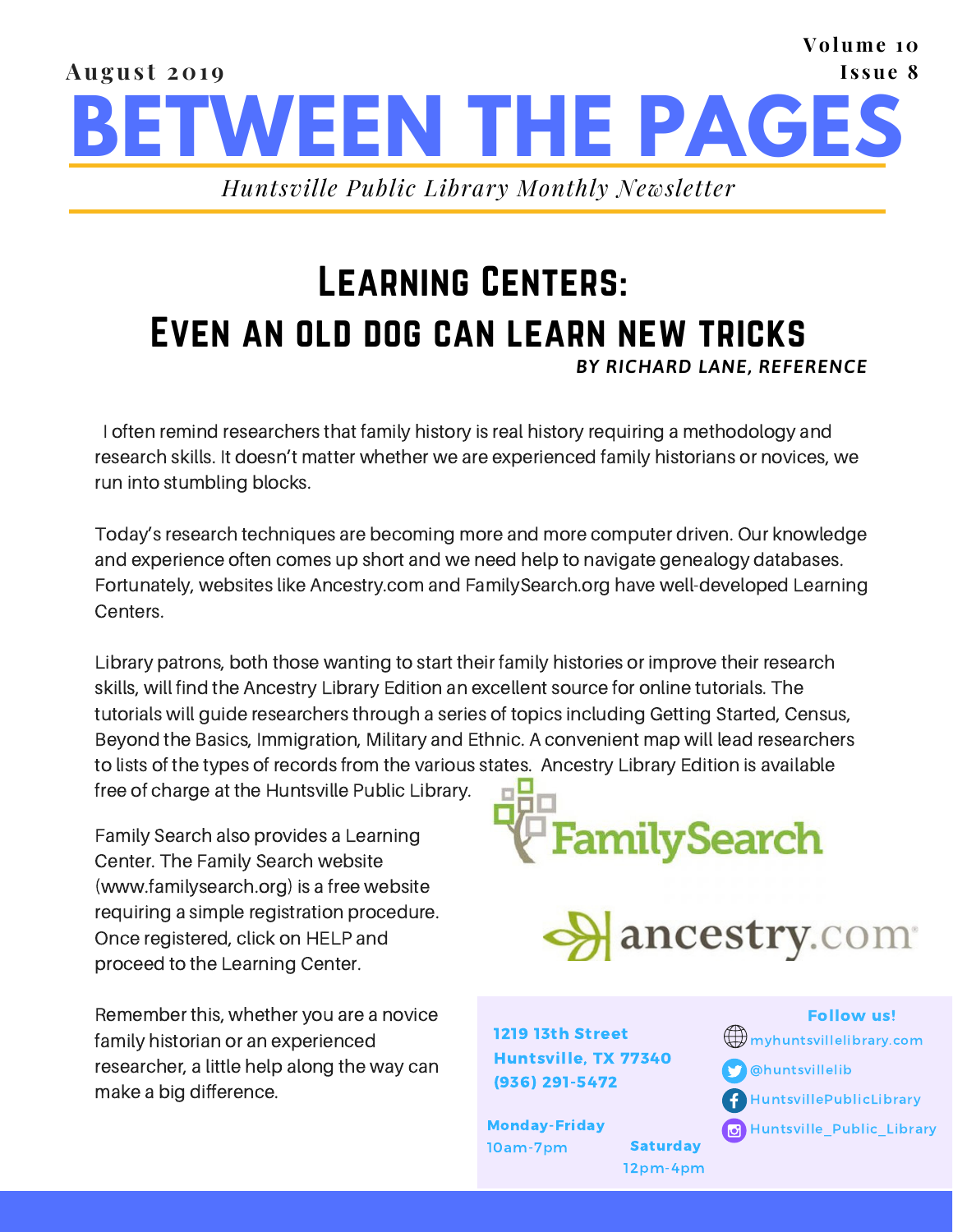## IMAGINATION LIBRARY

#### *B Y RAC H E L M CP H AI L , C H I LDRE N ' S C O O RDI N AT O R*

In addition to her contributions to the world of music, Dolly Parton is devoted to the cause of children's literacy. The Dolly Parton Imagination Library was founded in 1995. Children who register for the Imagination Library will receive free, quality books monthly in the mail from birth until they start school.

Originally, the program was exclusively for children living in Sevier County, Tennessee, which is where Parton grew up. The program, however, expanded in 2000 to reach children nationwide. As of 2018, the Imagination Library has mailed 100 million books and has now spread to reach children internationally. In creating this program, Dolly Parton wanted to help children become excited about books and have access to them, regardless of their parents' income.



The Imagination Library partners with Local Champions, an organization that helps enroll children in the program and assists with funding efforts. The Imagination Library has recently partnered with Tomorrow's Promise Montessori School in Huntsville, TX. Interested families are encouraged to visit www.imaginationlibrary.com for information on how to enroll their child in this free program.

# New Titles Coming in August

#### Fiction

- A Better Man: A Chief Inspector Gamache Novel by Louise Penny
- A Dangerous Man by Robert Crais
- The Inn by James Patterson & Candice Fox

### Largeprint

- Dark Age (Large Print) by Pierce Brown  $\bullet$
- One Good Deed (Large Print) by David Baldacci

#### NonFiction

- Effective Fund Raising for Nonprofits: Real World Strategies that Work from NOLO
- Silver, Sword, and Stone: Three Crucibles in the Latin American Story by Marie Arana

#### Genealogy

- Romance and Dim Trails: A history of Clay County, Texas
- $\bullet$ The Diamond Trail -- Wichita County, Texas History – 75th Anniversary
- Archer County, Texas Centennial -- June 29-July 6, 1980 – Family History Book and Program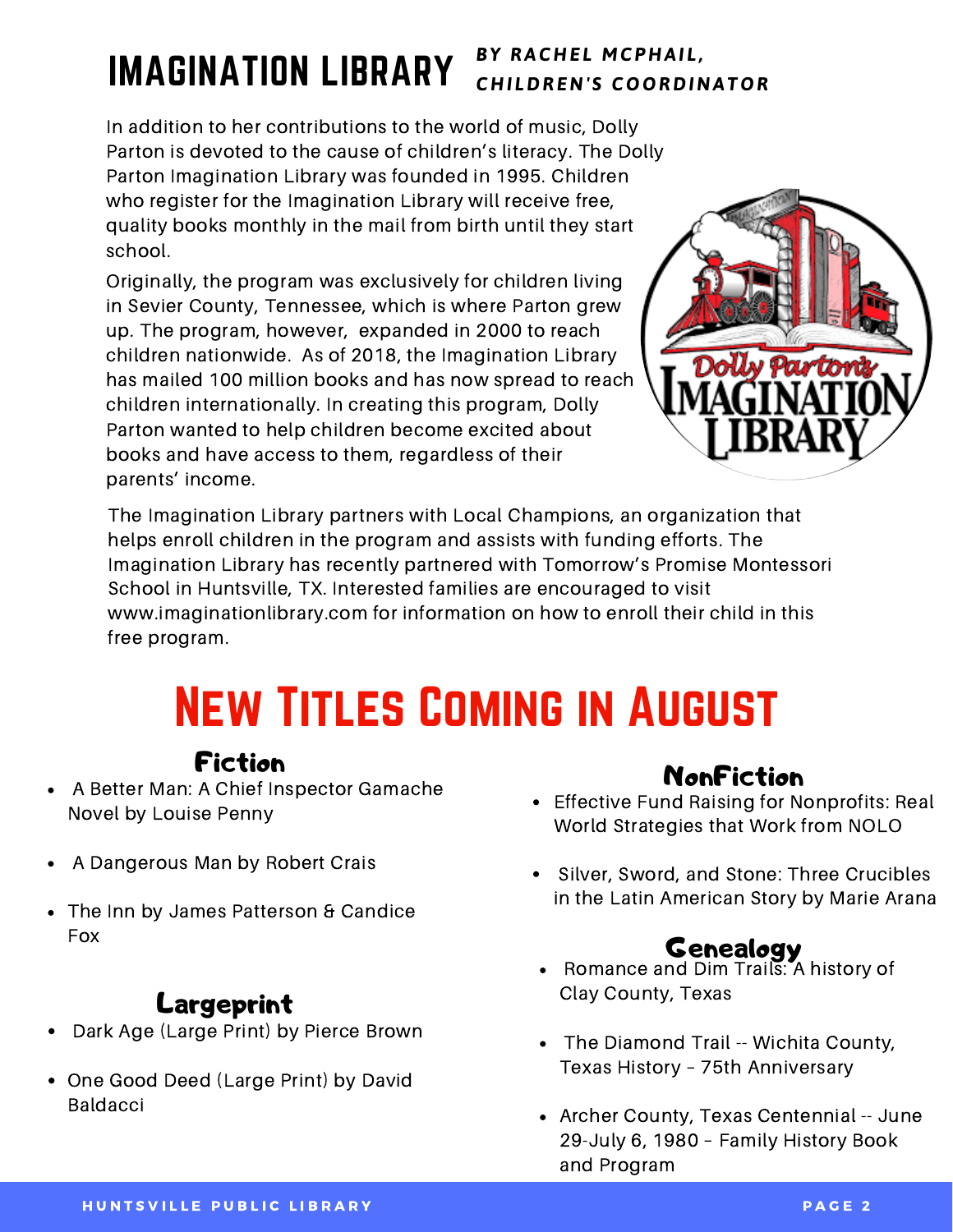## **August Events**

#### Find this information online at myhuntsvillelibrary.com.

**Teen Theater Performance:** *"The Importance of Being Earnest"* **August 6, 5:30 PM**

**Back to School Bash at the Walker County Storm Shelter August 7, 9 am to 11:30 PM** *FREE School Supplies until we run out! Student must be present!*

**Teen Film Club** *Captain Marvel* **August 8, 1:000 PM** *13-17 years old only*

**Mother Goose Lapsit Mondays, 10:30 AM** *Ages 5 and under*

**Story Time Tuesdays 5:30 PM, Wednesdays & Fridays, 10:45 AM** *Ages 5 and under No program on August 6 and 7*

Programming **CHILDREN'S**

**Family Movie Night showing** *How to Train Your Dragon: Hidden Worlds* **August 9, 4:30 PM** *For all ages*

> **Friends of the Library Art Contest Deadline: August 12** *Entry Required*

**Math Homework Help Wednesdays, 4:30 PM starting August 21** *for elementary and junior high students*

The library will be closed on August 31 through September 2. We will reopen on September 3.

**ADULT**

Programming

**Frances Sprott Gorforth Memorial Genealogy Weekend August 2nd & 3rd** *Registration Required*

**Book Club at the Huntsville Public Library Discussion of** *"The Wife"* **by Meg Wolitzer August 8, 10:30 AM**

**"Homework and Research Activities" August 15, 10:30 AM** *Registration Required*

**Exploring Ancestry.com August 15, 10:30 AM** *Registration Required*

**Sittercise Tuesdays and Thursdays,10:00 AM**

> **Searching FamilySearch.org Thursdays, 11 AM** *Registration Required*

**Beginner Microsoft Excel Classes Tuesdays, 11:00 AM** *Registration Required*

**Master Gardeners' August 26, 10:30 AM** *Registration Required*